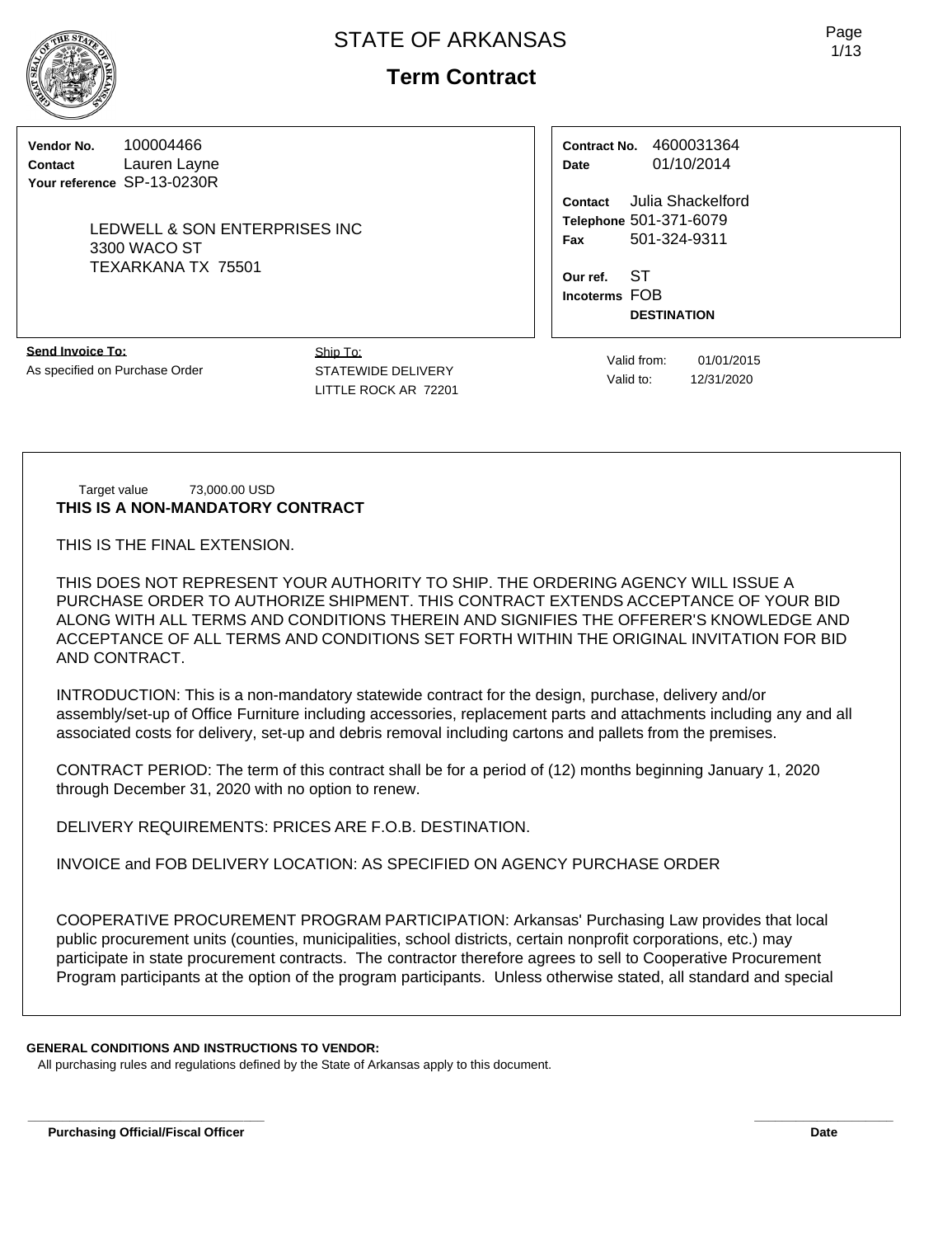

**Vendor No.** 100004466 **Contact** Lauren Layne **Your reference** SP-13-0230R **Contract No.** 4600031364 **Date** 01/10/2014 **Our reference** ST

| terms and conditions listed within the invitation for bid must be equally applied to such participants.<br><b>Material/Description</b><br><b>Unit Price</b><br><b>Target QtyUM</b><br><b>Item</b> |          |          |      |            |
|---------------------------------------------------------------------------------------------------------------------------------------------------------------------------------------------------|----------|----------|------|------------|
| 10131663<br><b>TABLE SCHOOL CAFETERIA</b>                                                                                                                                                         | 1,000.00 | Lump Sum | 1.00 | \$1,000.00 |
| 10131672<br><b>CHAIR CAFETERIA</b>                                                                                                                                                                | 1,000.00 | Lump Sum | 1.00 | \$1,000.00 |
| 10131626<br><b>BED/BUNK DORMITORY/HOSPITALITY</b>                                                                                                                                                 | 2,000.00 | Lump Sum | 1.00 | \$2,000.00 |
| 10131627<br><b>DESK DORMITORY/HOSPITALITY</b>                                                                                                                                                     | 2,000.00 | Lump Sum | 1.00 | \$2,000.00 |
| 10131628<br>WARDROBE/STORAGE DORMITORY/HOSPITALITY                                                                                                                                                | 2,000.00 | Lump Sum | 1.00 | \$2,000.00 |
| 10131667<br>FILING LATERAL/VERTICAL                                                                                                                                                               | 1,000.00 | Lump Sum | 1.00 | \$1,000.00 |
| 10131676<br>ACCESSORIES FREESTANDING CASEGOODS                                                                                                                                                    | 1,000.00 | Lump Sum | 1.00 | \$1,000.00 |
| 10131677<br>DESK FREESTANDING CASEGOODS                                                                                                                                                           | 1,500.00 | Lump Sum | 1.00 | \$1,500.00 |
| 10131678<br>SHELVING FREESTANDING CASEGOODS                                                                                                                                                       | 3,000.00 | Lump Sum | 1.00 | \$3,000.00 |
| 10131679<br>TABLE FREESTANDING CASEGOODS CONF/TRAIN                                                                                                                                               | 3,000.00 | Lump Sum | 1.00 | \$3,000.00 |
| 10131669<br>SHELVING/BOOK CARTS LIBRARY                                                                                                                                                           | 2,500.00 | Lump Sum | 1.00 | \$2,500.00 |
| 10131670<br><b>CARREL STUDY LIBRARY</b>                                                                                                                                                           | 3,000.00 | Lump Sum | 1.00 | \$3,000.00 |
| 10131671<br><b>TABLE/CHAIR LIBRARY</b>                                                                                                                                                            | 3,000.00 | Lump Sum | 1.00 | \$3,000.00 |
|                                                                                                                                                                                                   |          |          |      |            |

**GENERAL CONDITIONS AND INSTRUCTIONS TO VENDOR:**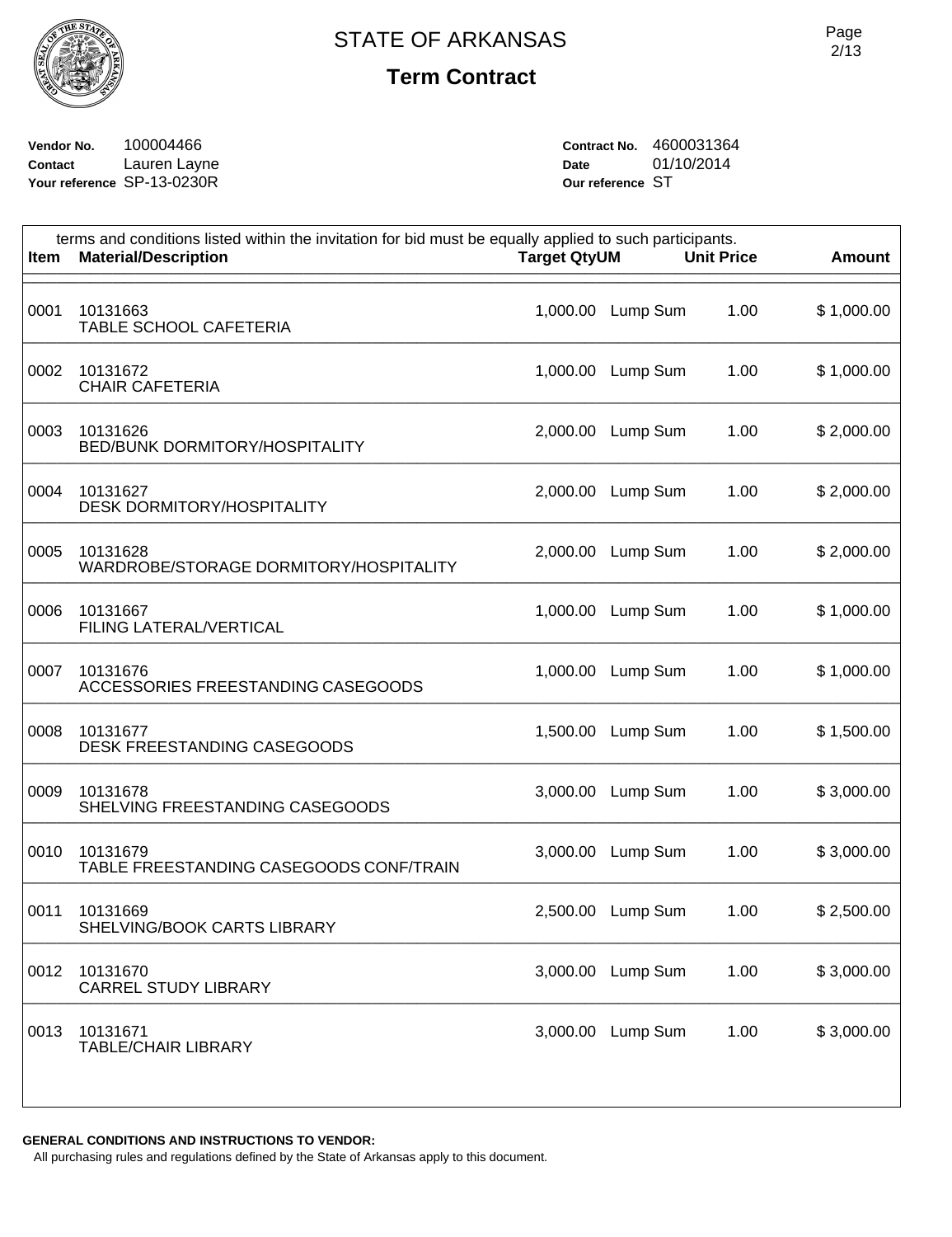

**Vendor No.** 100004466 **Contact** Lauren Layne **Your reference** SP-13-0230R **Contract No.** 4600031364 **Date** 01/10/2014 **Our reference** ST

| Item | <b>Material/Description</b>                    | <b>Target QtyUM</b> |                   | <b>Unit Price</b> | <b>Amount</b> |
|------|------------------------------------------------|---------------------|-------------------|-------------------|---------------|
| 0014 | 10131673<br>ACCESSORIES LOUNGE/RECEPTION       | 1,000.00            | Lump Sum          | 1.00              | \$1,000.00    |
| 0015 | 10131674<br>SEATING LOUNGE/RECEPTION           | 2,500.00            | Lump Sum          | 1.00              | \$2,500.00    |
| 0016 | 10131675<br>TABLE LOUNGE/RECEPTION             | 2,500.00            | Lump Sum          | 1.00              | \$2,500.00    |
| 0017 | 10131629<br>DESK SCHOOL ADMIN/TEACHER          | 2,000.00            | Lump Sum          | 1.00              | \$2,000.00    |
| 0018 | 10131660<br><b>DESK SCHOOL STUDENT</b>         | 3,000.00            | Lump Sum          | 1.00              | \$3,000.00    |
| 0019 | 10131662<br>TABLE SCHOOL CLASSROOM ACTIVITY    | 2,000.00            | Lump Sum          | 1.00              | \$2,000.00    |
| 0020 | 10131665<br><b>SEATING SCHOOL</b>              | 3,000.00            | Lump Sum          | 1.00              | \$3,000.00    |
| 0021 | 10131680<br><b>SEATING ERGO/TASK</b>           | 5,000.00            | Lump Sum          | 1.00              | \$5,000.00    |
| 0022 | 10131681<br>SEATING EXECUTIVE/MANAGEMENT       | 3,000.00            | Lump Sum          | 1.00              | \$3,000.00    |
| 0023 | 10131682<br>SEATING FIXED/RAIL AUDITORIUM      | 3,000.00            | Lump Sum          | 1.00              | \$3,000.00    |
| 0024 | 10131683<br><b>SEATING SIDE/STACK</b>          | 3,000.00            | Lump Sum          | 1.00              | \$3,000.00    |
| 0025 | 10131685<br><b>ACCESSORIES MODULAR SYSTEMS</b> |                     | 3,000.00 Lump Sum | 1.00              | \$3,000.00    |
| 0026 | 10131686<br>WALL MODULAR SYSTEMS FULL HEIGHT   | 3,000.00            | Lump Sum          | 1.00              | \$3,000.00    |
| 0027 | 10131687<br>FRAME/TILE MODULAR SYSTEMS         | 3,000.00            | Lump Sum          | 1.00              | \$3,000.00    |

**GENERAL CONDITIONS AND INSTRUCTIONS TO VENDOR:**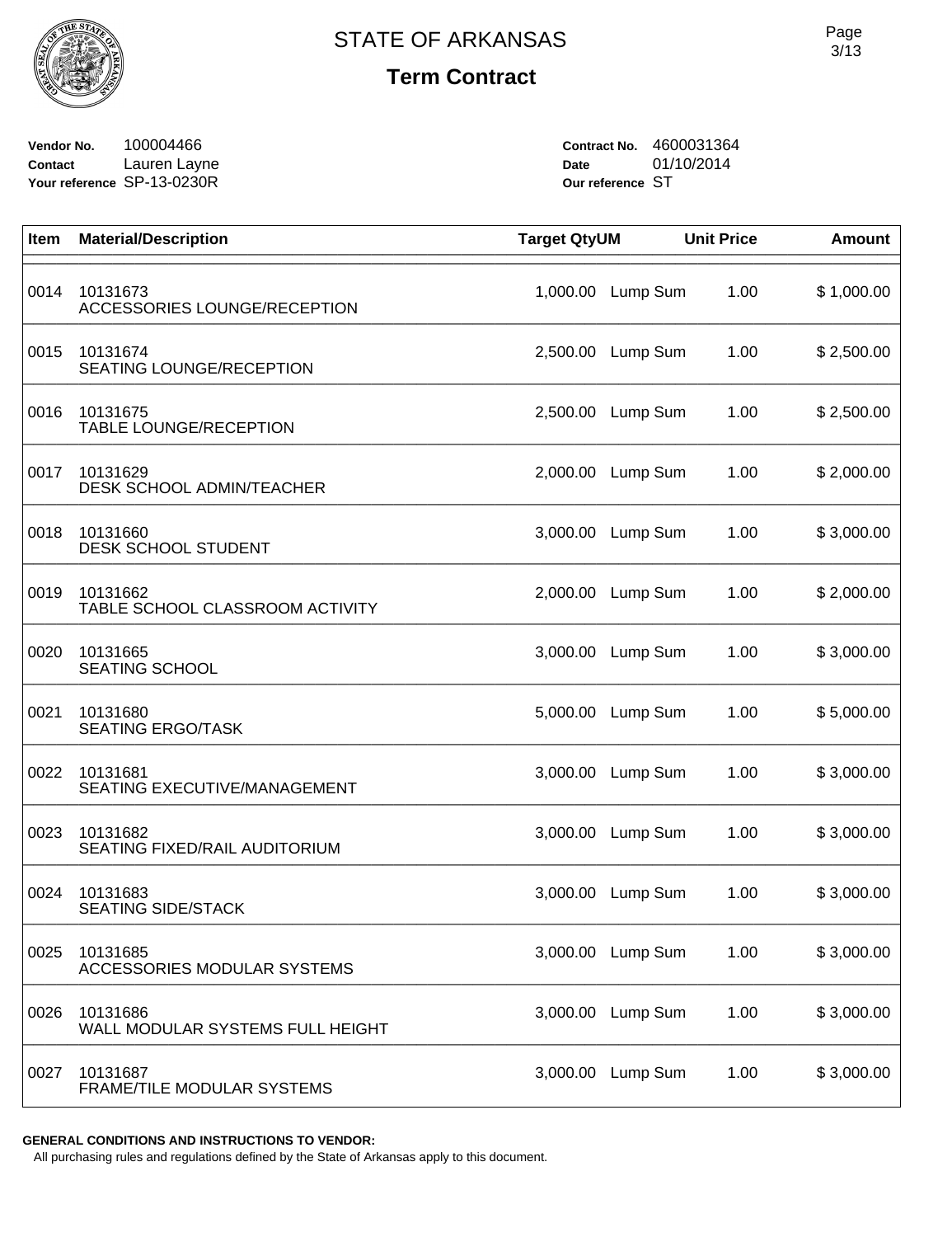

**Vendor No.** 100004466 **Contact** Lauren Layne **Your reference** SP-13-0230R **Contract No.** 4600031364 **Date** 01/10/2014 **Our reference** ST

| <b>Item</b> | <b>Material/Description</b>                   | Target QtyUM |          | <b>Unit Price</b> | Amount     |
|-------------|-----------------------------------------------|--------------|----------|-------------------|------------|
| 0028        | 10131688<br><b>PANEL MODULAR SYSTEMS</b>      | 3,000.00     | Lump Sum | 1.00              | \$3,000.00 |
| 0029        | 10131689<br>DESKING OPEN PLAN MODULAR SYSTEMS | 3,000.00     | Lump Sum | 1.00              | \$3,000.00 |
| 0030        | 10131624<br>DESK SPECIALTY TECHNOLOGY SUPPORT | 2.000.00     | Lump Sum | 1.00              | \$2,000.00 |
|             |                                               |              |          |                   |            |

Estimated Net Value **73,000.00** 

### **SECTION 1 - GENERAL INFORMATION**

1.1 INTRODUCTION: This is a non-mandatory statewide contract for the design, purchase, delivery and/or assembly/set-up of Office Furniture including accessories, replacement parts and attachments including any and all associated costs for delivery, set-up and debris removal including cartons and pallets from the premises.

1.2 COOPERATIVE PURCHASING PROGRAM PARTICIPATION: Arkansas' Purchasing Law provides that local public procurement units (counties, municipalities, school districts, certain nonprofit corporations, etc.) may participate in state purchasing contracts. The contractor therefore agrees to sell to Cooperative Purchasing Program participants at the option of the program participants. Unless otherwise stated, all standard and special terms and conditions listed within the contract must be equally applied to such participants.

1.3 TYPE OF CONTRACT: The contract will be a one (1) year term contract from the date of award. Upon mutual agreement by the contractor and OSP, the contract may be renewed on a year-to-year basis, for up to (six (6)) additional (one year terms) or a portion thereof. In no event shall the total contract term be more than seven (7) years.

1.4 PAYMENT AND INVOICE PROVISIONS: An itemized invoice addressed to the ordering entity shall reference purchase order number, contract number, quantity, description, list and net unit price. Installation/Labor and any other ancillary charges will be shown as a separate line item on all quotes and invoices.

Payment will be made in accordance with applicable State of Arkansas accounting procedures upon acceptance by the Agency. The State may not be invoiced in advance of delivery and acceptance of any commodity. Payment will be made only after the contractor has successfully satisfied the state agency as to the goods purchased. Contractor should invoice agency by an itemized list of charges. Purchase Order Number and/or Contract Number should be referenced on each invoice.

1.5 RECORD RETENTION: The contractor shall be required to maintain all pertinent financial and accounting records and evidence pertaining to the contract in accordance with generally accepted principles of accounting and other procedures specified by the State of Arkansas. Access will be granted upon request, to State or Federal Government entities or any of their duly authorized representatives.

#### **GENERAL CONDITIONS AND INSTRUCTIONS TO VENDOR:**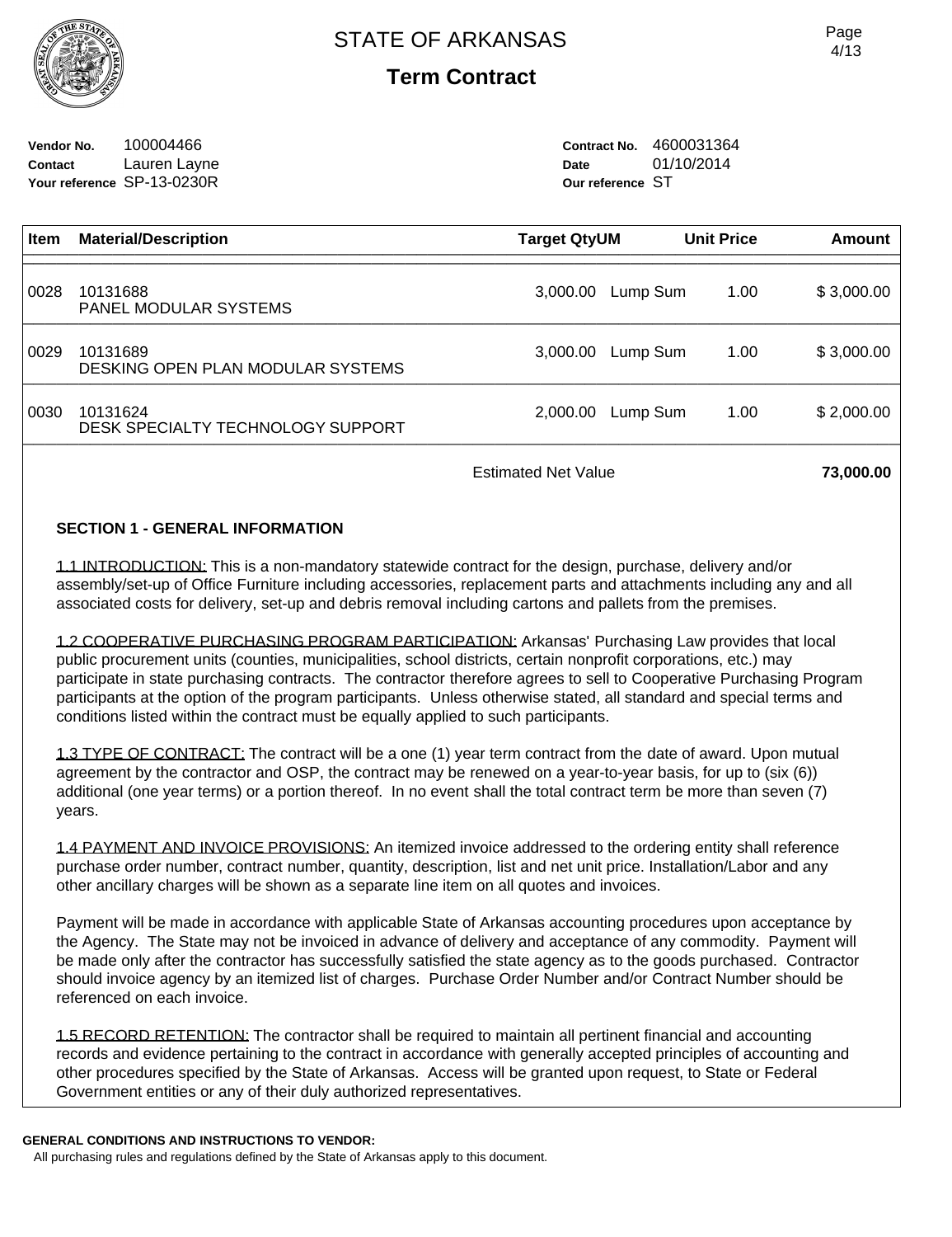# **Term Contract**

**Vendor No.** 100004466

**Contact** Lauren Layne **Your reference** SP-13-0230R

**Contract No.** 4600031364 **Date** 01/10/2014 **Our reference** ST

Financial and accounting records shall be made available, upon request, to the State of Arkansas' designee at any time during the contract period and any extension thereof, and for five (5) years from expiration date and final payment on the contract or extension thereof.

1.6 PRIME CONTRACTOR RESPONSIBILITY: The contractor will be required to assume prime contractor responsibility for the contract and will be the sole point of contact with regard to all commodities, services and support. The prime contractor may delegate facilitation of contract orders to their "Authorized/Certified Dealers" only. This delegation will in no way relieve the contractor of any contractual obligations set forth in this Contract Award.

#### 1.7 CONTRACT INFORMATION

- 1. The State of Arkansas may not contract with another party:
	- a. Upon default, to pay all sums to become due under a contract.
	- b. To pay damages, legal expenses or other costs and expenses of any party.
	- c. To conduct litigation in a place other than Pulaski County, Arkansas
	- d. To agree to any provision of a contract; which violates the laws or constitution of the State of Arkansas.
- 2. A party wishing to contract with the State of Arkansas should:
- a. Remove any language from its contract which grants to it any remedies other than:
	- i. The right to possession.
	- ii. The right to accrued payments.
	- iii. The right to expenses of de-installation.
	- iv. The right to expenses of repair to return the equipment to normal working

order, normal wear and tear excluded.

 v. The right to recover only amounts due at the time of repossession and any unamortized nonrecurring cost as allowed by Arkansas Law.

- b. Include in its contract that the laws of the State of Arkansas govern the contract.
- c. Acknowledge that contracts become effective when awarded by the State Procurement Official.

1.8 CONDITIONS OF CONTRACT: The contractor shall at all times observe and comply with federal and State laws, local laws, ordinances, orders, and regulations existing at the time of or enacted subsequent to the execution of this contract which in any manner affect the completion of the work. The contractor shall indemnify and save harmless the agency and all its officers, representatives, agents, and employees against any claim or liability arising from or based upon the violation of any such law, ordinance, regulation, order or decree by an employee, representative, or subcontractor of the contractor.

1.9 STATEMENT OF LIABILITY: The State will demonstrate reasonable care but shall not be liable in the event of loss, destruction, or theft of contractor-owned items to be delivered or to be used in the installation of deliverables. The contractor is required to retain total liability until the deliverables have been accepted by the "authorized agency official." At no time will the State be responsible for or accept liability for any contractor-owned items.

1.10 AWARD RESPONSIBILITY: The State Procurement Official will be responsible for award and administration of any resulting contract.

#### **GENERAL CONDITIONS AND INSTRUCTIONS TO VENDOR:**

All purchasing rules and regulations defined by the State of Arkansas apply to this document.



Page 5/13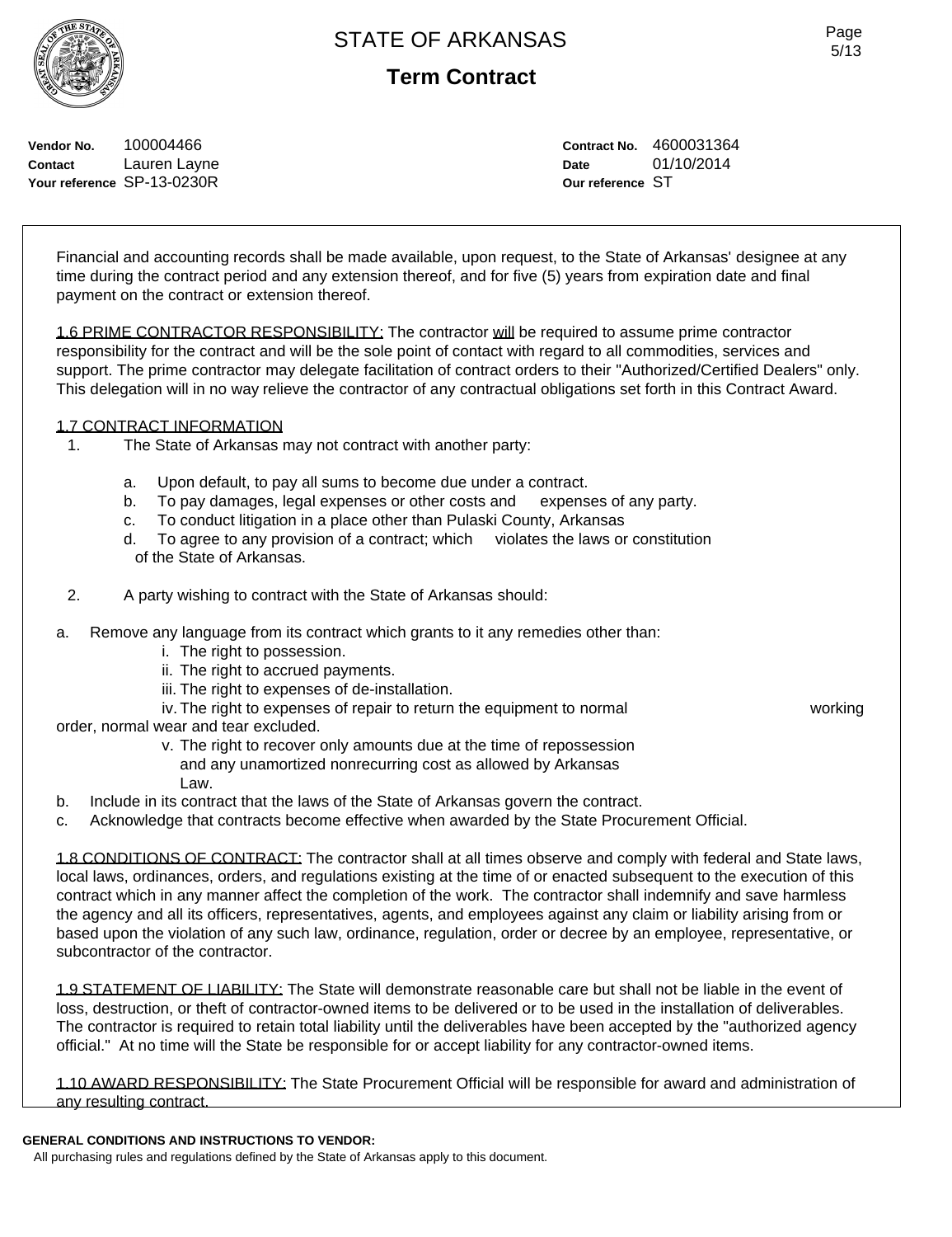Page 6/13

**Vendor No.** 100004466 **Contact** Lauren Layne **Your reference** SP-13-0230R **Contract No.** 4600031364 **Date** 01/10/2014 **Our reference** ST

1.11 DELEGATION AND/OR ASSIGNMENT: The contractor shall not assign the contract in whole or in part or any payment arising there from without the prior written consent of the State Procurement Official. The contractor may delegate facilitation of contract orders to their "Authorized/Certified Dealers" only. This delegation will in no way relieve the contractor of any contractual obligations set forth in this Contract Award.

1.12 DISCOUNT CHANGE CLAUSE: The contractor may offer larger discount percentages for products, accessories, replacement parts and attachments at any time during the contract term.

1.13 LENGTH OF PRICE GUARANTEE: Discount percentages shall be firm for the term of the contract.

1.14 DELIVERY: FOB DESTINATION, INSIDE DELIVERY, FREIGHT PAID: Whenever possible, contractors should give the ordering entities 3 working days prior notice of any deliveries and/or installations. Furniture contractors will not be responsible for the removal/moving of existing furnishings unless requested by the ordering entity. Contractors should verify site readiness prior to delivery. All deliveries will be made during normal working hours unless otherwise arranged with the ordering entity. Contractor will communicate any scheduling delays and/or changes immediately. Agencies will not be responsible for any freight damage, concealed or otherwise.

1.15 SPECIAL DELIVERY INSTRUCTIONS: All shipments will be FOB destination (as specified on Ordering Entity Purchase Order).

#### **Delivery/Installation Instructions:**

Due to the varying locations and circumstances involved in deliveries and installations, all deliveries and installations will be quoted on a project by project basis.

All installation, labor, and or delivery charges must be shown as a separate line item on quotes and invoices.

One of the following delivery methods must be specified on every Agency Purchase Order:

(1) Drop Shipped: Off loaded by carrier to an Agency loading dock or designated area. There will be no charge to the ordering Agency for this delivery method.

(2) Inside Delivery: Off loaded, un-boxed/wrapped and placed in pre-determined locations within the building. Contractor will be responsible for the removal of any trash, packaging materials, and cartons associated with the delivery.

(3) Delivered and Installed: Off loaded, and installed. Installation shall include but not limited to; any and all labor, material, and tools necessary to install furniture in accordance with approved plans and specifications and/or the direction of authorized agency personnel. The installation company will be responsible for the removal of any trash, packing material, and cartons associated with their installation.

The contractor/installation company will repair/replace (to the satisfaction of the ordering entity) any damage to the building or its contents that they (the contractor) caused in the course of their work. This includes but is not limited to: walls, floors, floor coverings, ceilings, elevators, doors, doorways, and any existing fixtures and furniture. The agency may withhold payment until repairs are satisfactorily completed.

1.16 ACCEPTANCE STANDARDS: Inspection and acceptance/rejection of products shall be made within thirty (30)

### **GENERAL CONDITIONS AND INSTRUCTIONS TO VENDOR:**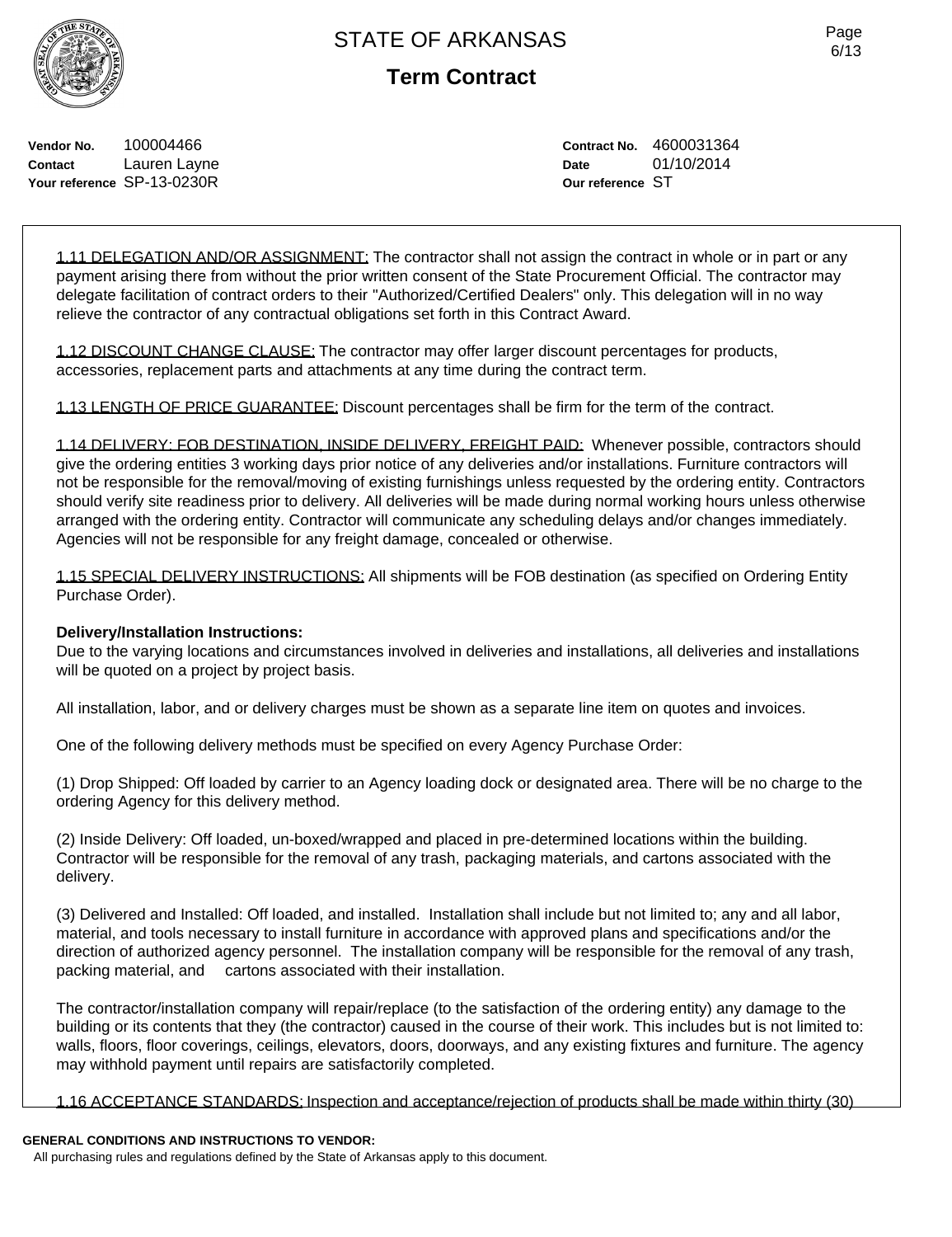**Term Contract**

**Vendor No.** 100004466 **Contact** Lauren Layne **Your reference** SP-13-0230R

**Contract No.** 4600031364 **Date** 01/10/2014 **Our reference** ST

days of receipt or upon completion of installation should that installation period extend beyond thirty (30) days. Ordering entity shall have the option to return any products within the thirty (30) days.

Return Requirements: Ordering entity shall coordinate returns with the Contractor. Upon notification by the ordering entity of a duplicate shipment, over-shipment or shipment in poor condition, the products must be promptly removed at the contractor and/or dealer's expense. Ordering entities reserve the right to return products for defects in material and/or workmanship. In the event of product return, the ordering entity reserves the right to accept either a full refund for the returned product or a replacement of the product.

Performance Requirements: The ordering entity reserves the right to inspect and verify that all deliveries are in accordance with specifications, both at the point of delivery and at the point of use. For orders that specify an "authorized party" to receive and inspect deliveries and/or installations, acceptance and inspection procedures must be performed by the "authorized party" to be considered and accepted by the ordering entity. Products inspected at the time of use are subject to refusal and return requirements for issues of quality such as defects in manufacturing and/or workmanship. Products will not be considered accepted by the ordering entity until the installation is complete for the applicable products.

**1.17 CANCELLATION:** In the event the State no longer needs the service or commodity specified in the contract or purchase order due to program changes, changes in laws, rules, or regulations, relocation of offices, or lack of appropriated funding, the State may cancel the contract or purchase order by giving the contractor written notice of such cancellation thirty (30) days prior to the date of cancellation.

#### **SECTION 2 - SPECIFIC REQUIREMENTS**

2.1 QUALITY: The items must be in conformance with normal industry standards as specified within this Contract Award.

**2.2 GUIDELINES:** The Office of State Procurement adheres to all guidelines set forth by the State and Federal Government concerning The Americans with Disabilities Act (ADA) as well as all mandated fire codes.

2.3 ORDERING PROCEDURE: Orders placed against this contract may be in the form of an agency issued purchase order on an as-required basis. Or an agency may also use the Arkansas State Purchasing Card (P-Card) to purchase furniture.

2.4 QUANTITY BASIS OF CONTRACT - NO GUARANTEED QUANTITIES: The contract established has no guarantee of any specific quantity and the State is obligated only to buy that quantity which is needed by its agencies.

2.5 MINIMUM ORDER QUANTITY: The State makes no commitment to purchase any minimum or maximum quantity, or dollar volume of products from the selected suppliers. Utilization of this agreement will be on an as needed basis by State Agencies and/or Cooperative Participants, Cities, Counties, Schools K-12, Colleges and Universities. The State will award to multiple suppliers; however, the State reserves the right to purchase like and similar products from other suppliers as necessary to meet operational requirements.

Note: Issuance of an award does not guarantee an order.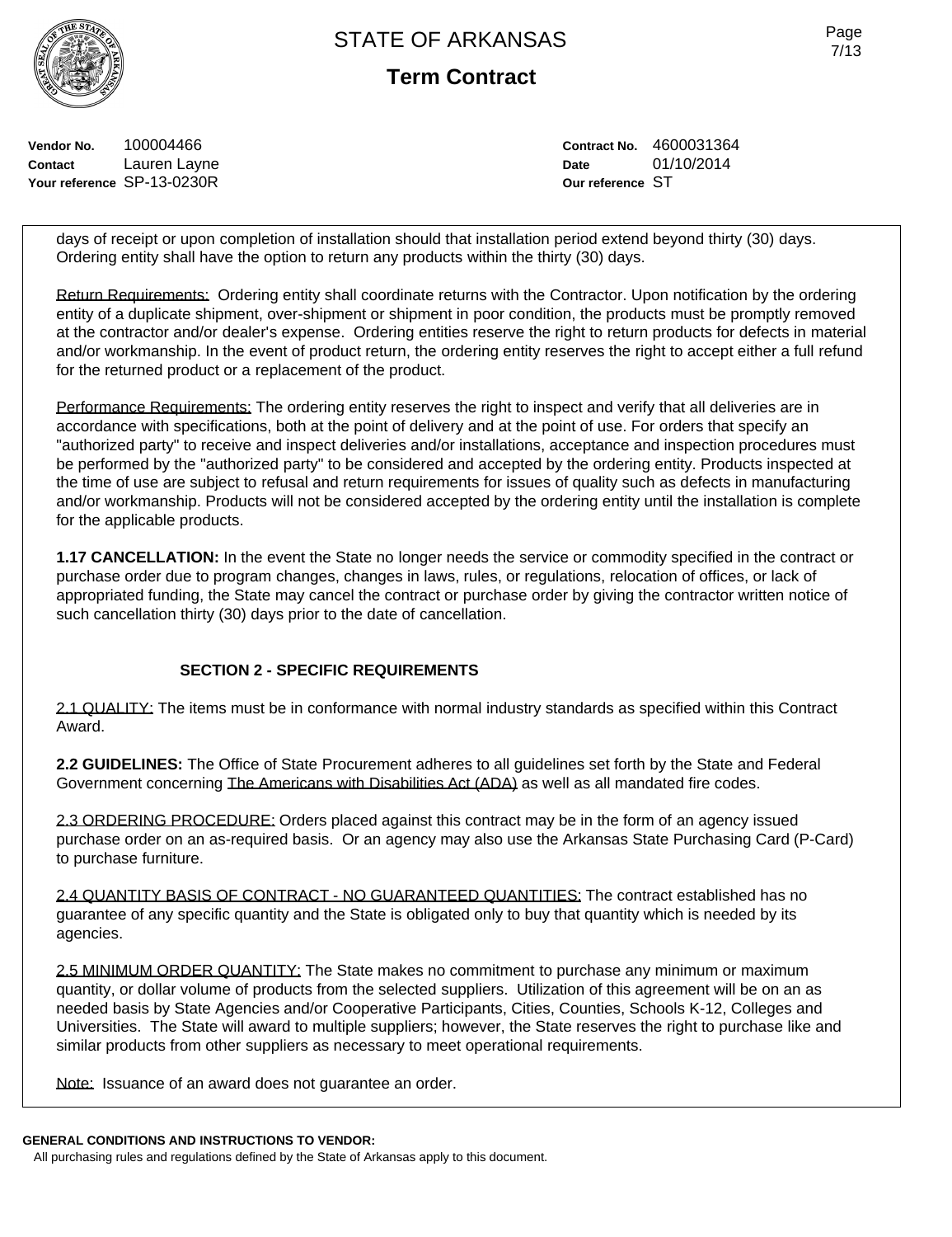**Vendor No.** 100004466 **Contact** Lauren Layne **Your reference** SP-13-0230R

**Contract No.** 4600031364 **Date** 01/10/2014 **Our reference** ST

2.6 reporting requirements: The product manufacturer agrees to provide a yearly sales report to the Office of State Procurement. This report is due on the 15th of July following the year's activity. The report **must** include the total sales of all furniture orders against the contract. The report should include the following: reporting time period, manufacturer/dealer name, furniture category, quantity and dollar value of each item sold, and the name of the purchasing entity.

Note: OSP reserves the right to request a sales report on an as-needed basis.

Email report to: osp-furniture@dfa.arkansas.gov

2.7 FURNITURE CLASSIFICATIONS: Furniture classifications include but not limited to: Cafeteria, Dormitory, Library Shelving and Library Related, Lounge, Systems (Modular), School (Classroom), Freestanding, Seating, Filing Systems and Equipment, and Technology Support.

#### 2.8 GENERAL DEFINITION OF PRODUCTS: **Item 1: Cafeteria Furniture**

- · Mobile tables on rollers with or without benches or stools.
- · Round and rectangular cafeteria tables without benches or stools.

### **Item 2: Dormitory Furniture**

· Metal, wood, or wood clad metal wardrobes, beds and mattresses, night stands, chest of drawers, and single pedestal dormitory student desks with keyboard or center drawers.

### **Item 3: Library Shelving and Library Related Furniture**

· Cantilever, reversed cantilever, four post library shelving (all of which include mobile shelving), and end panels for covering end of panels.

· Library Related Furniture, which includes but not limited to: book trucks, circulation desks, library tables, card catalogs, study carrels, storage cabinets, periodical racks, dictionary stands, and display cases.

### **Item 4: Lounge Furniture**

· Upholstered wood, metal, or rotationally molded lounge seating which includes but not limited to: (lounge chairs, recliners, love seats, sofas, and assemblies and replacements only).

· Complimentary tables, benches, and ottomans for lounge seating. Manufacturers must have lounge seating to match tables, benches and ottomans.

· Upholstered wood or metal multiple seating, ganging seating, and tandem seating.

#### **Item 5: Systems Furniture (Modular)**

· A complete and comprehensive catalog of all systems furniture, including modular work stations, lines and

### **GENERAL CONDITIONS AND INSTRUCTIONS TO VENDOR:**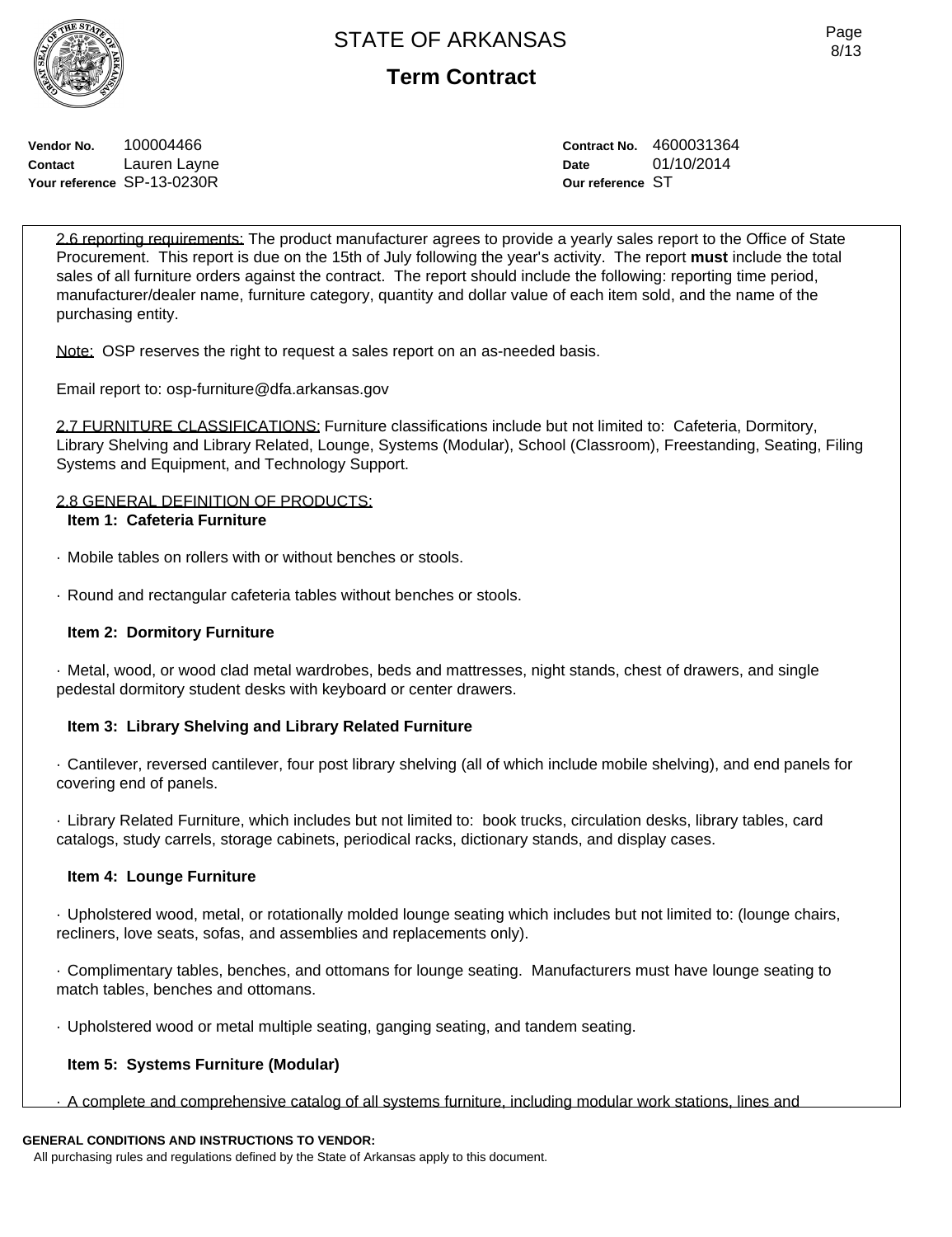**Vendor No.** 100004466 **Contact** Lauren Layne **Your reference** SP-13-0230R

**Contract No.** 4600031364 **Date** 01/10/2014 **Our reference** ST

#### accessories.

· Metal, wood or laminate modular furniture, these can include complimentary components such as keyboard drawers, task lights, tack boards, etc. and storage units.

#### **Item 6: School Furniture (Classroom)**

- · Student desk, chair desks, tablet arm chairs and stools.
- · Single unit pedestal teacher's desks
- · Study carrels and storage cabinets
- · Stacking chairs, student chairs and folding chairs

· Classroom activity, computer, folding, training tables and accessories, such as, ganging devices, electrical/data components and storage dollies.

#### **Item 7: Freestanding/Casegoods Furniture**

- · A complete and comprehensive catalog of all case goods, furniture, (including folding and mobile) desks and tables.
- · Conference room tables, lecterns, media cabinets, storage cabinets and presentation boards

#### **Item 8: Seating**

· A complete and comprehensive catalog of chairs, auditorium and general seating.

· Wood, metal or ergonomic seating which may include but limited to: executive, managerial, task, operational, stools, side, occasional, stacking, conference, and theater type seating.

· Products must meet or exceed ANSI/BIFMA requirements.

#### **Item 9: Filing Systems and Equipment**

· A complete and comprehensive catalog of filing systems including vertical and lateral files, bookcases, mobile cabinets and freestanding file cabinets.

#### **Item 10: Technology Support Furniture**

· A complete and comprehensive catalog of technology support furniture to support technology based learning environments.

**ANY PERMANENT FURNITURE INSTALLATION** for State Agencies as well as requested space alterations, attached fixtures, furnishings and erected additions must have Arkansas Building Authority (ABA) approval if:

- **(a)** The building is owned by ABA and/or
- **(b)** The product and installation exceeds the sum of \$20,000.00.

### **GENERAL CONDITIONS AND INSTRUCTIONS TO VENDOR:**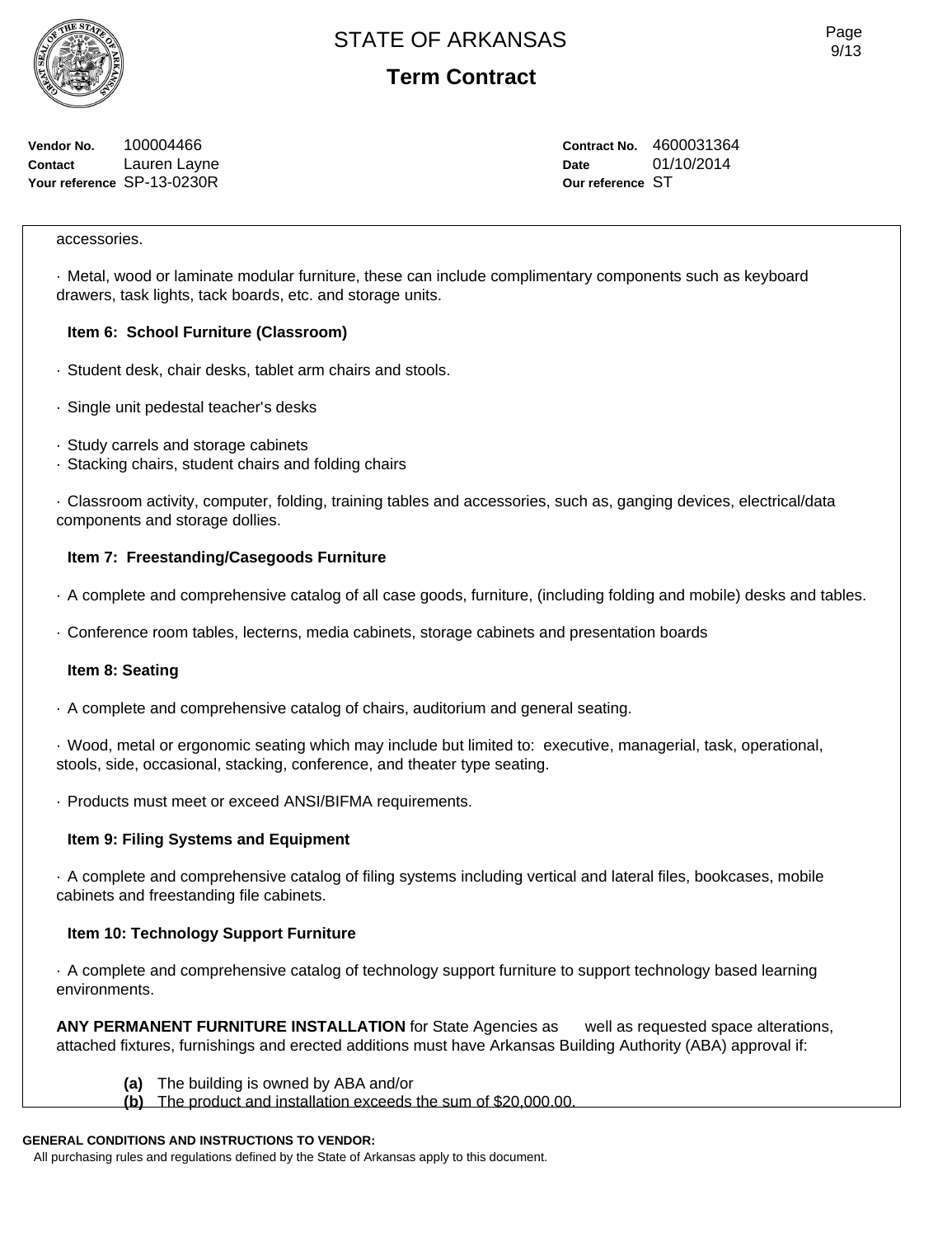**Term Contract**

Page 10/13

**Vendor No.** 100004466 **Contact** Lauren Layne **Your reference** SP-13-0230R

**Contract No.** 4600031364 **Date** 01/10/2014 **Our reference** ST

(Excluding ABA exempt agencies)

Note: the Americans with Disabilities ACT and the Arkansas *Fire Codes* must be adhered to as set forth by local and federal guidelines by the ordering entity and the contractor.

Codes, Permits, Licenses for Permanent Installation:

The contractor must comply with all State mandatory licensing requirements prior to installation. Questions on licensing requirements should be directed to the State Licensing Board. Contractor must furnish and install all furniture and materials in compliance with all applicable codes, whether local, state, or federal; and that all permits or licenses required for installation will be obtained without cost to the State.

**2.9 PRODUCT MANUFACTURER'S SUPPLIERS:** Only those dealers/distributors listed by the manufacturer will be considered authorized to act on behalf of the Product Manufacturer.

2.10 CONTRACT RENEWAL PERIOD: FURNITURE ADDITIONS/DELETIONS: Contractors wishing to make furniture additions/changes to their contract during the contract period should be aware of the following:

additions/changes will be allowed only once during a contract period. No changes to discount percentages are allowed during this contract period.

Additions/changes must be submitted during the contract renewal period.

When requesting additions and/or changes; contractor shall submit a request either by letter or via email which shall include a list of all items being proposed for addition and/or change.

Contractor shall submit all required documents supporting any new items.

Product literature for all new items shall also be submitted with the request.

Contractor is responsible for submitting a complete name, address, email address, phone and fax numbers when a new dealer is added.

2.11 PRICE LISTS AND PRODUCT INFORMATION: Contractors should provide an electronic version of the proposed price list in an Excel format or pdf on a jump drive. Also provide a dealer list, if applicable in an Excel format with "read and write" capabilities on the same jump drive. No costs or expenses associated with providing this information in the required format shall be charged to the State of Arkansas. At the time of contract renewal contractor will furnish OSP with an updated dealer list and published price list.

2.12 LITERATURE: The manufacturer/dealer shall furnish price lists, catalogs, and description literature upon request by any using entity, and at no cost to the entity.

2.13 SPECIAL PACKAGING: Items shall be packaged and cartoned so as to protect the contents from damage during shipment, handling and storage. Shipping container shall have a label with the following information:

Name of Receiving Agency Agency Purchase Order Number Name of Supplier

#### **GENERAL CONDITIONS AND INSTRUCTIONS TO VENDOR:**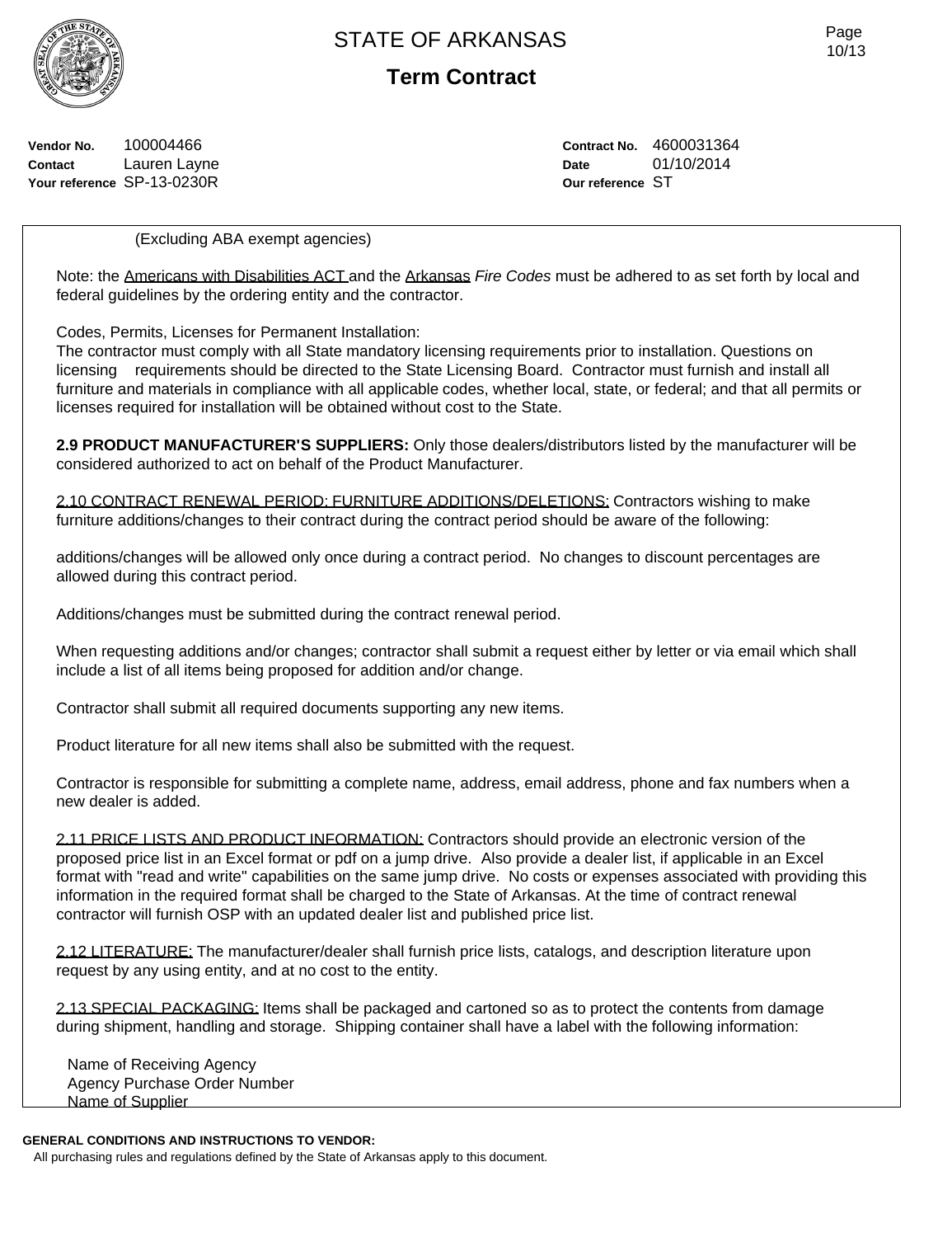

**Term Contract**

Page 11/13

**Vendor No.** 100004466 **Contact** Lauren Layne **Your reference** SP-13-0230R **Contract No.** 4600031364 **Date** 01/10/2014 **Our reference** ST

Item Description of Contents Manufacturer Name Model Name and Number

> 2.14 WARRANTY: Minimum acceptable warranty will be for a period of one year from the date of product acceptance by the ordering entity. Warranty shall cover defects in material and workmanship and shall cover all costs associated with the repair or replacement of defective items including labor, parts, transportation costs, travel time and expense, and any other costs associated with such repair or replacement.

If anytime during the first (1) year warranty period the product does not perform in accordance to manufacturer's specification, the successful contractor will be notified in writing. The contractor shall pick up the product at the contractor's expense, and replace with product that meets or exceeds prior assembled product. Should product performance remain unacceptable to ordering entity, entity may request a full return of the purchase price (including taxes).

2.15 ORDER CANCELLATION: Users of this contract are advised that orders (all or part) cancelled or returned after acceptance of requested merchandise will be subject to a restocking fee of ten percent (10%) of the invoice amount (not to exceed \$500.00 per order) plus return freight charges. The amount authorized for payment of return freight will, in no instance, be more than original delivery charges documented by carrier. These charges may be applied, at the option of the supplier, to those orders which have been accepted. Orders cancelled prior to shipment or acceptance by ordering entity from the manufacturer will not be assessed charges.

#### TERMS AND CONDITIONS

1. GENERAL: All terms and conditions stated in the invitation for bid govern this contract.

2. PRICES: Prices are firm and not subject to escalation, unless otherwise specified in the invitation for bid.

3. DISCOUNTS: All cash discounts offered will be taken if earned.

4. TAXES: Most state agencies must pay state sales tax. Before billing, the contractor should contact the ordering agency to find out if that agency must pay sales tax. Itemize state sales tax when applicable on invoices.

5. BRAND NAME REFERENCES: The contractor guarantees that the commodity delivered is the same as specified in the bid.

6. GUARANTY: All items delivered are to be newly manufactured, in first- class condition, latest model and design, including, where applicable, containers suitable for shipment and storage unless otherwise indicated in the bid invitation. The contractor guarantees that everything furnished hereunder will be free from defects in design, workmanship, and material; that if sold by drawing, sample or specification, it will conform thereto and will serve the function for which furnished. The contractor further guarantees that if the items furnished hereunder are to be installed by the contractor, such items will function properly when installed. The contractor also guarantees that all applicable laws have been complied with relating to construction, packaging, labeling, and registration. The

#### **GENERAL CONDITIONS AND INSTRUCTIONS TO VENDOR:**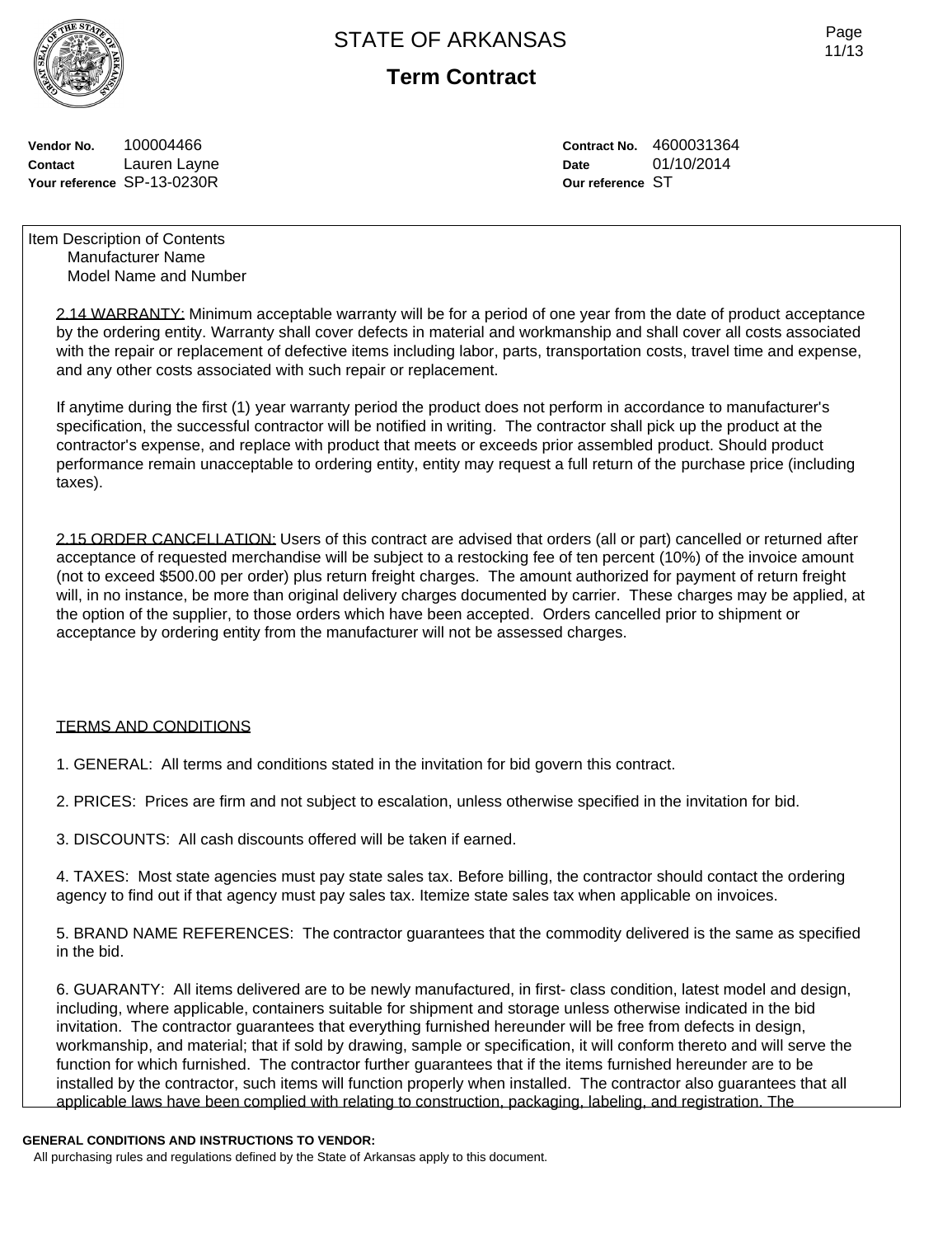**Vendor No.** 100004466 **Contact** Lauren Layne **Your reference** SP-13-0230R **Term Contract**

**Contract No.** 4600031364 **Date** 01/10/2014 **Our reference** ST

contractor's obligations under this paragraph shall survive for a period of one year from the date of delivery, unless otherwise specified in the invitation for bid.

7. AWARD: This contract award does not authorize shipment. Shipment against this contract is authorized by the receipt of a purchase order from the ordering agency. A written purchase order mailed or otherwise furnished to the contractor results in a binding obligation without further action by either party.

8. DELIVERY: The term of the contract is shown on the face of the contract award. The contractor is required to supply the state's needs during this term. The number of days required to place the commodity in the receiving agency's designated location under normal conditions is also shown. Consistent failure to meet delivery without a valid reason may cause removal from the bidders' list or suspension of eligibility for award.

9. BACK ORDERS OR DELAY IN DELIVERY: Back orders or failure to deliver within the time required may be default of the contract. The contractor must give written notice to the Office of State Procurement and ordering agency of the reason and the expected delivery date. If the reason is not acceptable, the contractor is in default. The Office of State Procurement has the right to extend delivery if reasons appear valid. If the date is not acceptable, the agency may buy elsewhere.

10. DELIVERY REQUIREMENTS: No substitutions or cancellations are permitted without written approval of the Office of State Procurement. Delivery shall be made during agency work hours only, 8:00 a.m. to 4:30 p.m., unless prior approval for other delivery has been obtained from the agency. Packing memoranda shall be enclosed with each shipment.

11. STORAGE: The ordering agency is responsible for storage if the contractor delivers within the time required and the agency cannot accept delivery.

12. DEFAULT: All commodities furnished will be subject to inspection and acceptance of the ordering agency after delivery. Default in promised delivery or failure to meet specifications authorizes the Office of State Procurement to cancel this contract or any portion of same and reasonably purchase commodities elsewhere and charge full increase, if any, in cost and handling to the defaulting contractor.

13. VARIATION IN QUANTITY: The state assumes no liability for commodities produced, processed or shipped in excess of the amount specified herein.

14. INVOICING: The contractor shall submit an itemized invoice showing the bid number and purchase request number when itemized in the invitation for bid. Invoices must be sent to "Invoice to" point shown on the purchase order.

15. STATE PROPERTY: Any specifications, drawing, technical information, dies, cuts, negatives, positives, data or any other commodity furnished to the contractor hereunder or in contemplation hereof or developed by the contractor for the use hereunder shall remain property of the state, be kept confidential, be used only as expressly authorized, and be returned at the contractor's expense to the F.O.B. point, properly identifying what is being returned.

16. ASSIGNMENT: This contract is not assignable nor the duties hereunder delegable by either party without the written consent of the other party to the contract.

17. OTHER REMEDIES: In addition to the remedies outlined herein, the contractor and the state have the right to

### **GENERAL CONDITIONS AND INSTRUCTIONS TO VENDOR:**